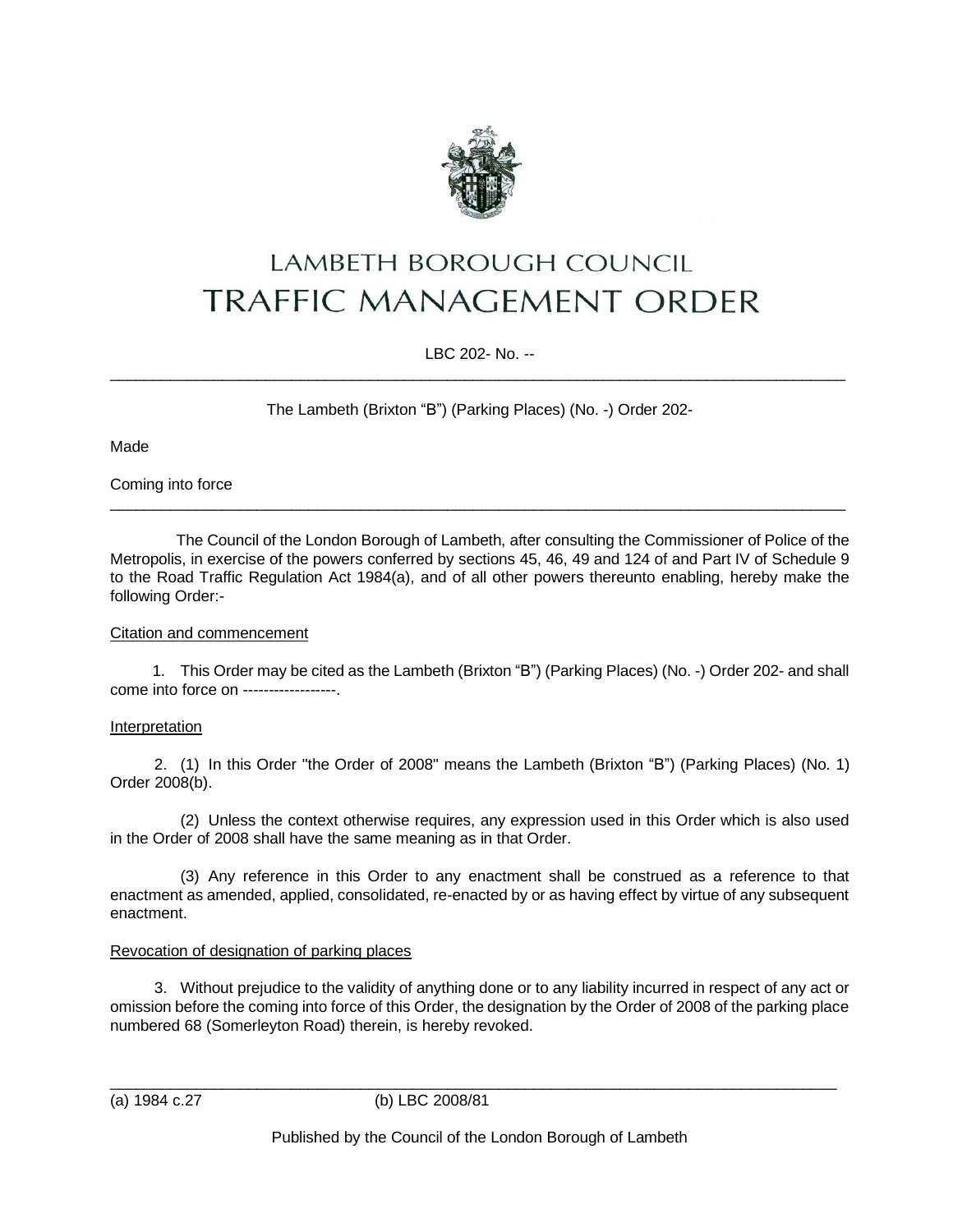#### Designation of parking places and application of the Order of 2008 thereto

4. (1) Each area on a highway comprising the length of carriageway of a street specified in column 2 of the Schedule to this Order and bounded on one side of that length by the edge of the carriageway and having a width throughout of 2 metres, is designated as a parking place.

(2) The provisions of the Order of 2008 (other than Articles 3, 15 and 62) shall apply to the areas designated as parking places by this Order as if in those provisions any reference to a parking place included a reference to an area designated as a parking place by this Order and as if any reference to Schedule 8 to the Order of 2008 included a reference to the Schedule to this Order.

#### Placing of traffic signs, etc.

- 5. The Council shall:-
	- (a) place and maintain traffic signs indicating the limits of each parking place referred to in the Schedule to this Order;
	- (b) place and maintain in proper working order ticket parking meters in such positions as they think fit in the vicinity of the parking place referred to in the Schedule to this Order;
	- (c) place and maintain in or in the vicinity of each parking place referred to in the Schedule to this Order traffic signs indicating that such parking place may be used during the permitted hours for the leaving only of the vehicles specified in Article 3 and 4(8) of the Order of 2008 respectively;
	- (d) carry out such other work as is reasonably required for the purposes of the satisfactory operation of a parking place.

Dated this -----------day of ---------------- 202-.

Ben Stevens Highway Network Manager